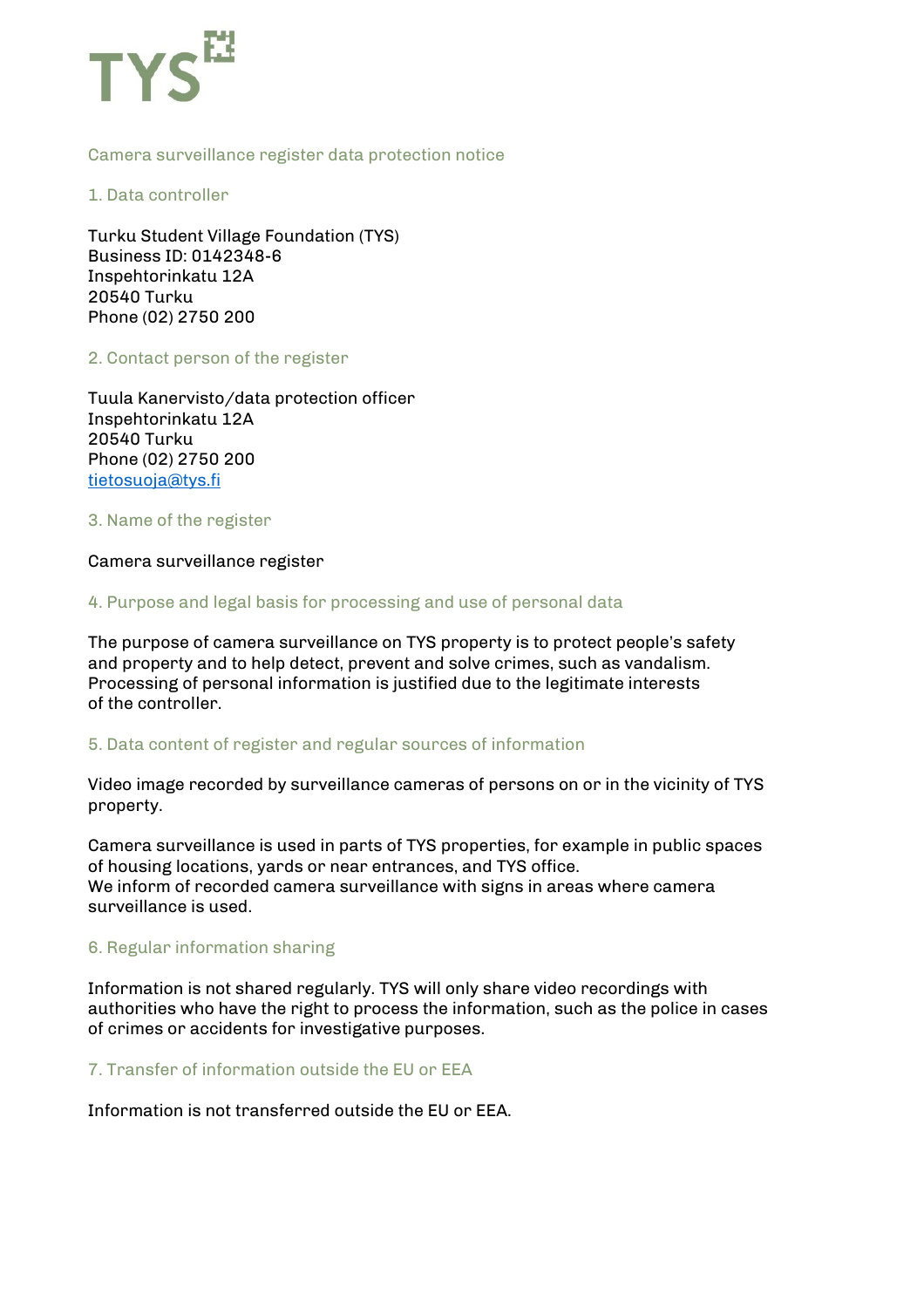# 8. Principles of registry protection

Only such persons have access to the video recordings whose work concerns the maintenance of the surveillance equipment, or whose work otherwise necessitates processing of the video recordings, and who are bound by the duty of secrecy. The video recordings will only be viewed for justified reasons.

All information in electronic format is protected by passwords, firewalls and other generally accepted technical means used in information security. Electronic material is stored in a locked space with no unauthorized access.

### 9. Length of time personal information is stored

All video material recorded by the surveillance cameras is automatically destroyed after 4-14 days from the moment of recording. The recordings may be stored for longer if it is deemed necessary for solving a crime or accident. In such cases the recordings will be destroyed once they are no longer needed.

## 10. Data subject's rights

#### The data subject has

• the right to receive information on the use of their personal information The controller has the obligation to provide the subject with information on how their information is used. The subject must be informed about, e.g., what purpose their information is being used for, who the information is shared with, and how long it is being stored for. This data protection notice also serves as a privacy policy.

### • the right to data inspection

The subject has the right to know if his personal information has been recorded in the register, and to inspect what information has been recorded. The inspection request must be sent to the register's contact person (contact information in paragraph 11) and it must be in writing. The subject must provide location information and an accurate time frame for finding the recording. A photograph must be included for identification or the subject can identify in person at the TYS housing office.

#### • the right to correct data

The subject has the right to demand rectification of incorrect information or completion of incomplete information by contacting the controller.

#### • the right to have data removed

The subject has the right to request their information to be removed if it is no longer needed for the purpose it was recorded or processed for, or if it has been processed illegally. The controller may refuse the request on a legal basis or based on legitimate interests of the controller. A written request must be sent to the register's contact person (contact information in paragraph 11).

### • the right to restrict data processing

The subject has the right to restrict the use of their personal information under certain circumstances. The subject can deny the accuracy of their personal